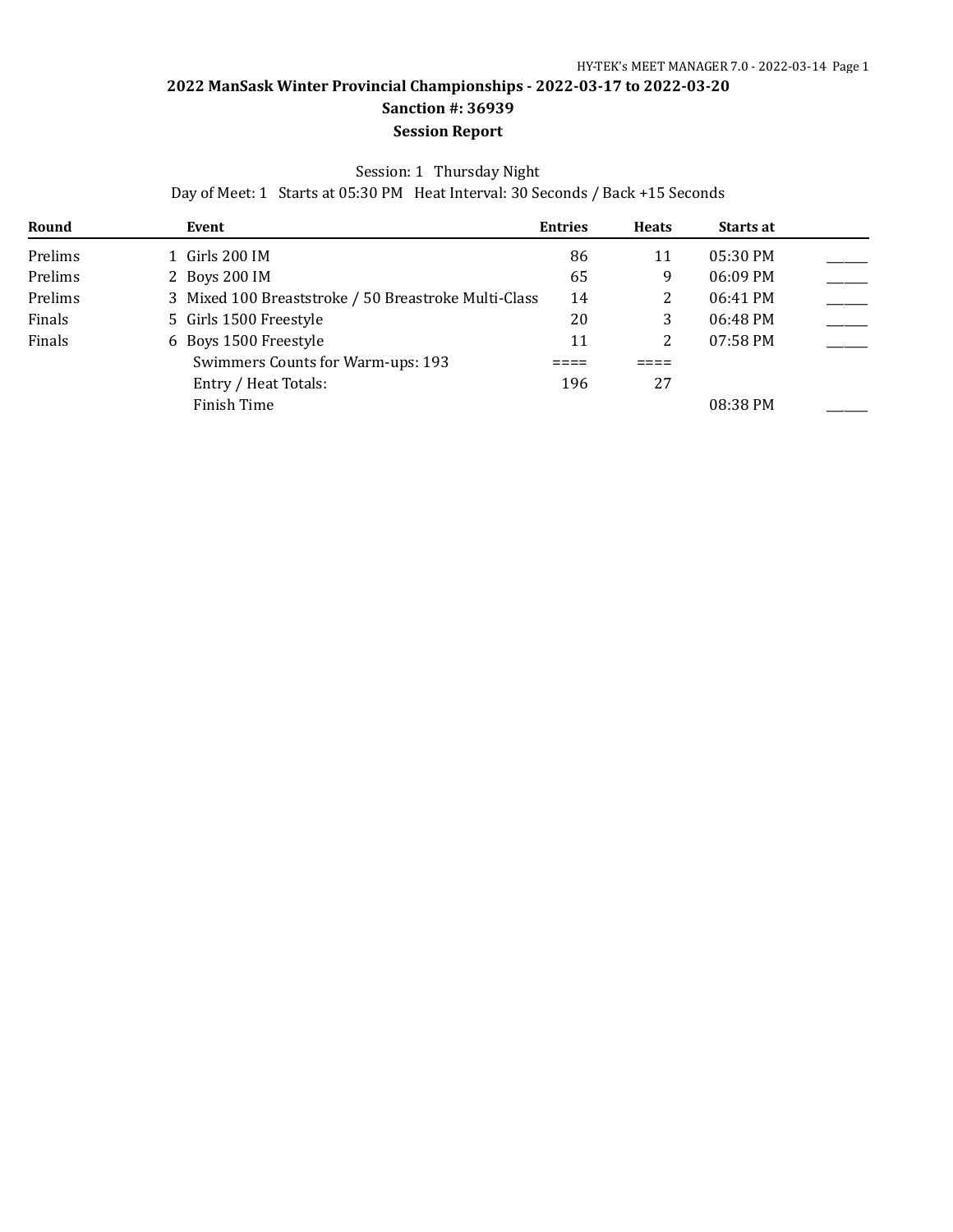#### Session: 2 Friday Prelims

Day of Meet: 2 Starts at 09:00 AM Heat Interval: 30 Seconds / Back +15 Seconds

| Round   |    | Event                                         | <b>Entries</b> | <b>Heats</b> | Starts at          |  |
|---------|----|-----------------------------------------------|----------------|--------------|--------------------|--|
| Prelims |    | 7 Girls 100 Butterfly                         | 59             | 8            | 09:00 AM           |  |
| Prelims |    | 8 Boys 100 Butterfly                          | 44             | 6            | 09:16 AM           |  |
| Prelims |    | 9 Girls 200 Breaststroke                      | 35             | 5            | 09:26 AM           |  |
| Prelims |    | 10 Boys 200 Breaststroke                      | 29             | 4            | 09:45 AM           |  |
| Prelims |    | 13 Girls 50 Freestyle                         | 142            | 18           | 09:59 AM           |  |
| Prelims |    | 14 Boys 50 Freestyle                          | 103            | 13           | 10:18 AM           |  |
| Prelims |    | 15 Mixed 50 Backstroke (S1-5) Multi-Class     | 4              |              | 10:32 AM           |  |
| Prelims | 17 | Girls 100 Backstroke                          | 83             | 11           | 10:34 AM           |  |
| Prelims |    | 18 Boys 100 Backstroke                        | 52             | 7            | 10:58 AM           |  |
| Prelims |    | 19 Mixed 200 Freestyle (S1-5, 14) Multi-Class | 4              |              | 11:13 AM           |  |
| Prelims |    | 21 Girls 400 Freestyle                        | 52             | 7            | 11:21 AM           |  |
| Prelims |    | 22 Boys 400 Freestyle                         | 26             | 4            | $12:04 \text{ PM}$ |  |
|         |    | Swimmers Counts for Warm-ups: 308             |                |              |                    |  |
|         |    | Entry / Heat Totals:                          | 633            | 85           |                    |  |
|         |    | Finish Time                                   |                |              | 12:29 PM           |  |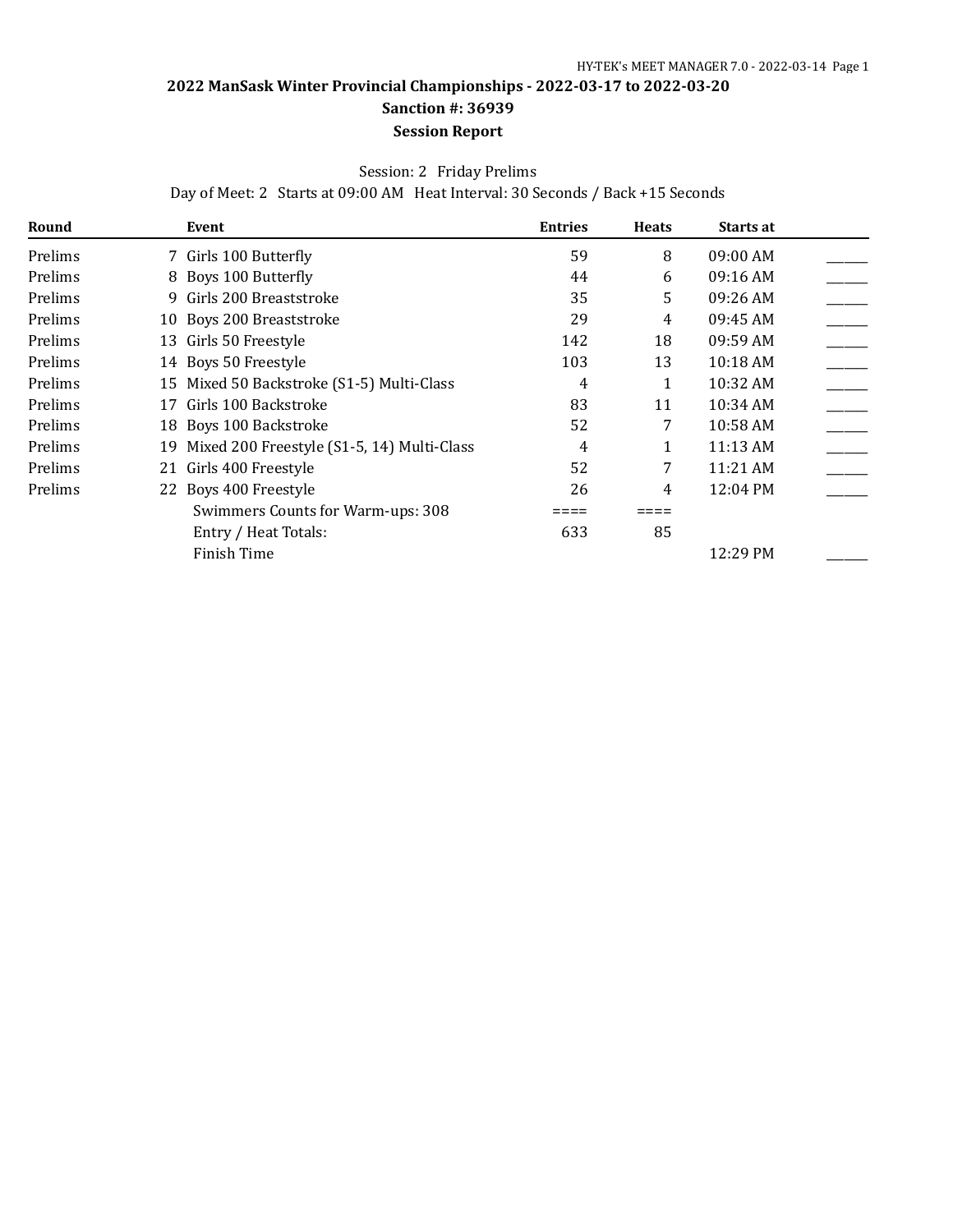# Session: 3 Friday Finals

Day of Meet: 2 Starts at 05:00 PM Heat Interval: 30 Seconds / Back +15 Seconds

| Round  |    | Event                                      | <b>Entries</b> | <b>Heats</b>   | Starts at |  |
|--------|----|--------------------------------------------|----------------|----------------|-----------|--|
| Finals |    | 7 Girls 100 Butterfly                      | 32             | 4 u            | 05:00 PM  |  |
| Finals |    | 8 Boys 100 Butterfly                       | 32             | 4 u            | 05:07 PM  |  |
| Finals | 9  | Girls 200 Breaststroke                     | 32             | 4 u            | 05:14 PM  |  |
| Finals | 10 | Boys 200 Breaststroke                      | 24             | 3 <sub>u</sub> | 05:28 PM  |  |
| Finals | 11 | Mixed 50 Freestyle Multi-Class             | $\theta$       | $\theta$       | 05:38 PM  |  |
| Finals | 13 | Girls 50 Freestyle                         | 48             | 6 u            | 05:38 PM  |  |
| Finals |    | 14 Boys 50 Freestyle                       | 48             | 6 u            | 05:43 PM  |  |
| Finals | 15 | Mixed 50 Backstroke (S1-5) Multi-Class     | 4              | 1 <sub>u</sub> | 05:49 PM  |  |
| Finals | 17 | Girls 100 Backstroke                       | 40             | 5 <sub>u</sub> | 05:51 PM  |  |
| Finals | 18 | Boys 100 Backstroke                        | 32             | 4 u            | 06:01 PM  |  |
| Finals | 19 | Mixed 200 Freestyle (S1-5, 14) Multi-Class | 4              | 1 <sub>u</sub> | 06:09 PM  |  |
| Finals | 21 | Girls 400 Freestyle                        | 32             | 4 u            | 06:15 PM  |  |
| Finals |    | 22 Boys 400 Freestyle                      | 24             | 3 <sub>u</sub> | 06:36 PM  |  |
| Finals |    | 23 Girls 12 & Under 200 Freestyle Relay    | 2              | 1              | 06:52 PM  |  |
| Finals |    | 24 Boys 13 & Under 200 Freestyle Relay     | 2              | 1              | 06:55 PM  |  |
| Finals | 25 | Girls 13-14 200 Freestyle Relay            | 10             | 2              | 06:58 PM  |  |
| Finals |    | 26 Boys 14-15 200 Freestyle Relay          | 8              | 1              | 07:04 PM  |  |
| Finals | 27 | Girls 15 & Over 200 Freestyle Relay        | 15             | 2              | 07:06 PM  |  |
| Finals |    | 28 Boys 16 & Over 200 Freestyle Relay      | 11             | 2              | 07:12 PM  |  |
|        |    | Swimmers Counts for Warm-ups: 260          | ====           | ⋍⋍⋍⋍           |           |  |
|        |    | Entry / Heat Totals:                       | 400            | 54             |           |  |
|        |    | Finish Time                                |                |                | 07:16 PM  |  |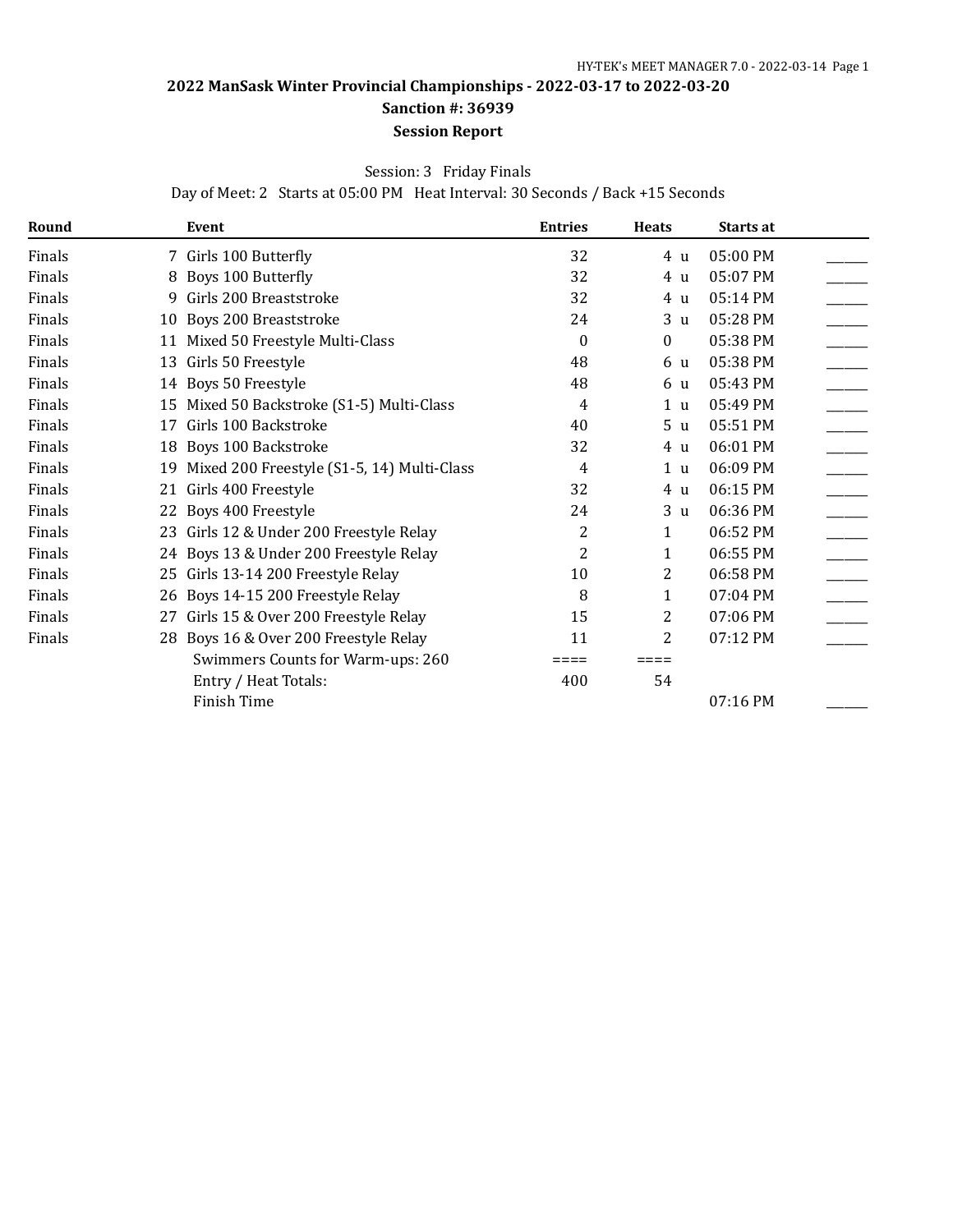#### Session: 4 Saturday Prelims

Day of Meet: 3 Starts at 09:00 AM Heat Interval: 30 Seconds / Back +15 Seconds

| Round   | Event                             | <b>Entries</b> | <b>Heats</b> | Starts at  |  |
|---------|-----------------------------------|----------------|--------------|------------|--|
| Prelims | 29 Girls 200 Butterfly            | 22             | 3            | 09:00 AM   |  |
| Prelims | 30 Boys 200 Butterfly             | 14             | 2            | 09:12 AM   |  |
| Prelims | 33 Girls 100 Freestyle            | 138            | 18           | $09:19$ AM |  |
| Prelims | 34 Boys 100 Freestyle             | 101            | 13           | 09:52 AM   |  |
| Prelims | 35 Girls 200 Backstroke           | 57             | 8            | $10:14$ AM |  |
| Prelims | 36 Boys 200 Backstroke            | 27             | 4            | 10:43 AM   |  |
| Prelims | 37 Girls 50 Breaststroke          | 71             | 9            | 10:58 AM   |  |
| Prelims | 38 Boys 50 Breaststroke           | 66             | 9            | 11:10AM    |  |
| Finals  | 39 Girls 800 Freestyle            | 35             | 5            | 11:21 AM   |  |
| Finals  | 40 Boys 800 Freestyle             | 21             | 3            | 12:19 PM   |  |
|         | Swimmers Counts for Warm-ups: 302 |                |              |            |  |
|         | Entry / Heat Totals:              | 552            | 74           |            |  |
|         | Finish Time                       |                |              | 12:53 PM   |  |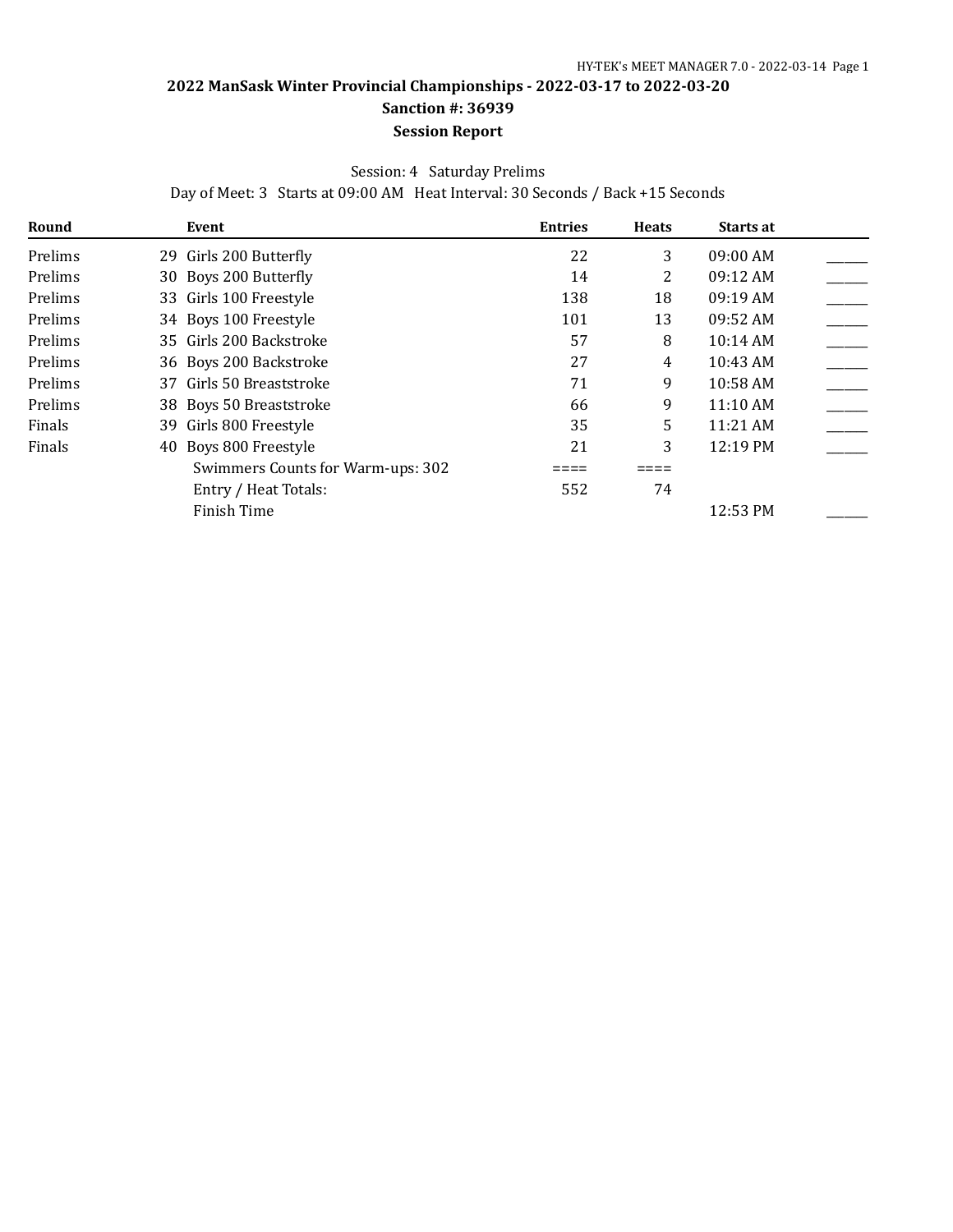## **2022 ManSask Winter Provincial Championships - 2022-03-17 to 2022-03-20 Sanction #: 36939**

### **Session Report**

Session: 5 Saturday Finals

Day of Meet: 3 Starts at 05:00 PM Heat Interval: 30 Seconds / Back +15 Seconds

| Round  |    | <b>Event</b>                                         | <b>Entries</b> | <b>Heats</b>   | Starts at |  |
|--------|----|------------------------------------------------------|----------------|----------------|-----------|--|
| Finals |    | 29 Girls 200 Butterfly                               | 22             | 4 u            | 05:00 PM  |  |
| Finals |    | 30 Boys 200 Butterfly                                | 14             | 4 u            | 05:14 PM  |  |
| Finals |    | 31 Mixed 100 Freestyle S1-S14 Multi-Class            | $\Omega$       | $\mathbf{0}$   | 05:26 PM  |  |
| Finals |    | 33 Girls 100 Freestyle                               | 48             | 6 u            | 05:26 PM  |  |
| Finals |    | 34 Boys 100 Freestyle                                | 48             | 6 u            | 05:36 PM  |  |
| Finals | 35 | Girls 200 Backstroke                                 | 40             | 5 <sub>u</sub> | 05:45 PM  |  |
| Finals |    | 36 Boys 200 Backstroke                               | 27             | 4 u            | 06:02 PM  |  |
| Finals | 37 | Girls 50 Breaststroke                                | 40             | 5 <sub>u</sub> | 06:15 PM  |  |
| Finals |    | 38 Boys 50 Breaststroke                              | 40             | 5 <sub>u</sub> | 06:21 PM  |  |
| Finals |    | 3 Mixed 100 Breaststroke / 50 Breastroke Multi-Class | 8              | 1 <sub>u</sub> | 06:26 PM  |  |
| Finals |    | 1 Girls 200 IM                                       | 48             | 6 u            | 06:29 PM  |  |
| Finals |    | 2 Boys 200 IM                                        | 40             | 5 <sub>u</sub> | 06:48 PM  |  |
| Finals |    | 41 Girls 12 & Under 200 Medley Relay                 | 2              | 1              | 07:03 PM  |  |
| Finals |    | 42 Boys 13 & Under 200 Medley Relay                  | 2              | 1              | 07:06 PM  |  |
| Finals | 43 | Girls 13-14 200 Medley Relay                         | 10             | 2              | 07:10 PM  |  |
| Finals |    | 44 Boys 14-15 200 Medley Relay                       | 9              | 2              | 07:16 PM  |  |
| Finals | 45 | Girls 15 & Over 200 Medley Relay                     | 15             | 2              | 07:23 PM  |  |
| Finals |    | 46 Boys 16 & Over 200 Medley Relay                   | 11             | 2              | 07:29 PM  |  |
|        |    | Swimmers Counts for Warm-ups: 252                    |                | ⋍≡≡≡           |           |  |
|        |    | Entry / Heat Totals:                                 | 424            | 61             |           |  |
|        |    | Finish Time                                          |                |                | 07:35 PM  |  |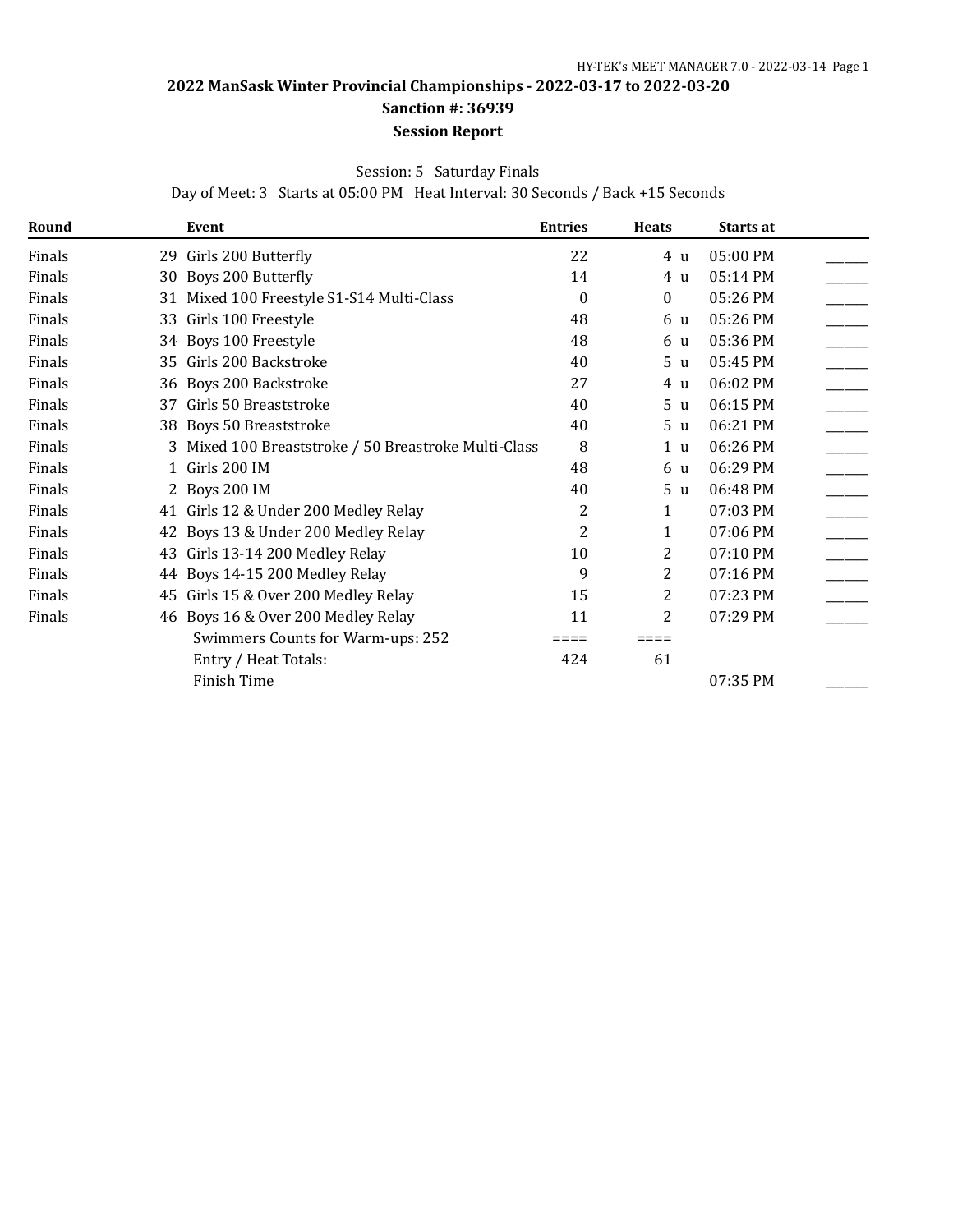#### Session: 6 Sunday Prelims

Day of Meet: 4 Starts at 09:00 AM Heat Interval: 30 Seconds / Back +15 Seconds

| Round   | Event                                          | <b>Entries</b> | <b>Heats</b>   | Starts at |  |
|---------|------------------------------------------------|----------------|----------------|-----------|--|
| Prelims | Girls 50 Butterfly<br>47                       | 100            | 13             | 09:00 AM  |  |
| Prelims | 48 Boys 50 Butterfly                           | 80             | 10             | 09:16 AM  |  |
| Prelims | Mixed 100 Butterfly (S8-S14) Multi-Class<br>49 | 3              |                | 09:27 AM  |  |
| Prelims | 51 Girls 200 Freestyle                         | 82             | 11             | 09:29 AM  |  |
| Prelims | 52 Boys 200 Freestyle                          | 58             | 8              | 10:03 AM  |  |
| Prelims | 53 Girls 50 Backstroke                         | 71             | 9              | 10:28 AM  |  |
| Prelims | 54 Boys 50 Backstroke                          | 53             | 7              | 10:40 AM  |  |
| Prelims | 55 Girls 100 Breaststroke                      | 50             | 7              | 10:50 AM  |  |
| Prelims | 56 Boys 100 Breaststroke                       | 43             | 6              | 11:04 AM  |  |
| Prelims | 57 Mixed 200 IM / 150m IM Multi-Class          | 8              |                | 11:16 AM  |  |
| Prelims | Girls 400 IM<br>59.                            | 34             | 5              | 11:23 AM  |  |
| Prelims | 60 Boys 400 IM                                 | 16             | $\overline{2}$ | 11:56 AM  |  |
|         | Swimmers Counts for Warm-ups: 305              |                |                |           |  |
|         | Entry / Heat Totals:                           | 598            | 80             |           |  |
|         | Finish Time                                    |                |                | 12:09 PM  |  |